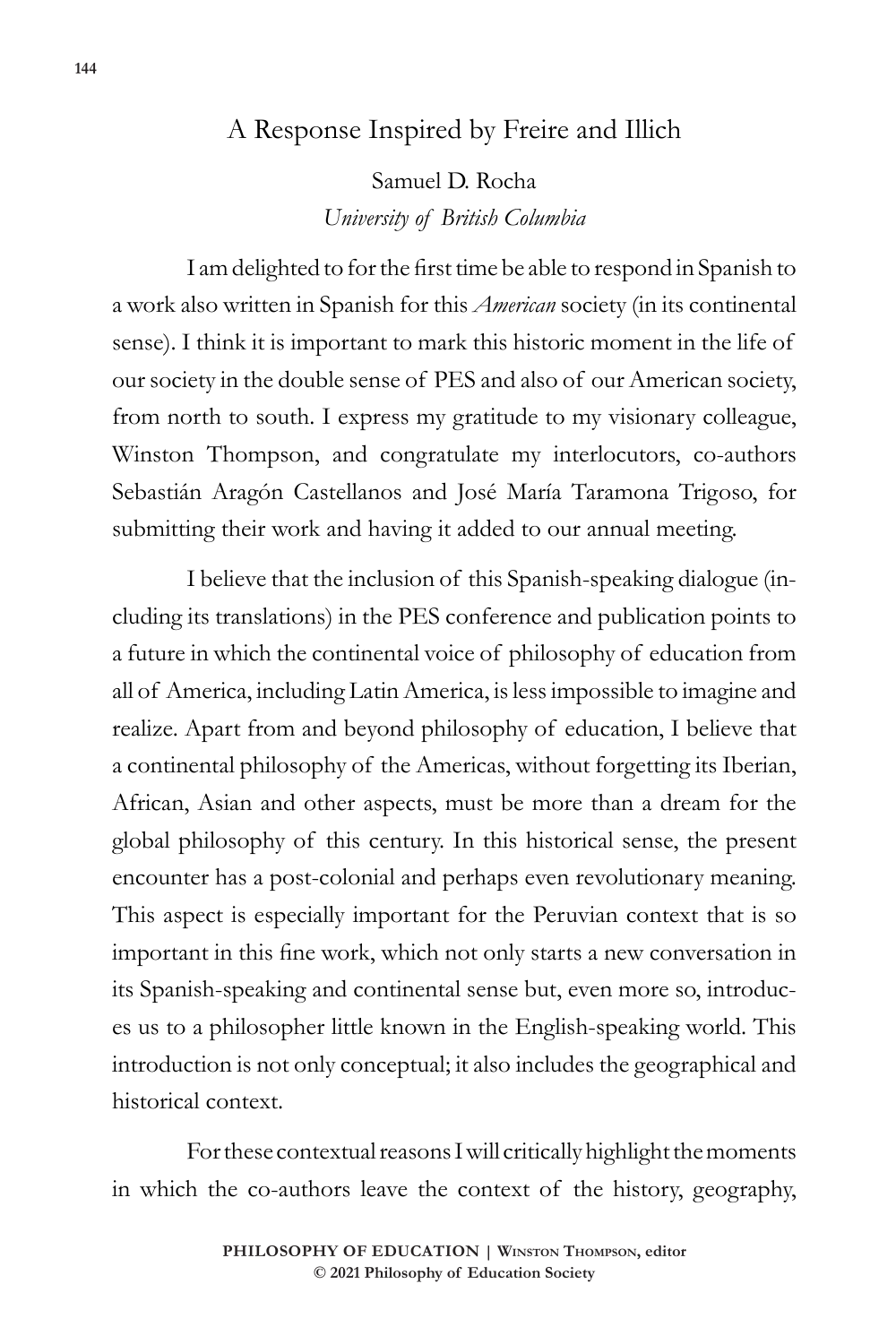and thought of Augusto Salazar Bondy behind, seeking to make new connections. Specifically, I am referring to two moments in the work of Castellanos and Trigoso. The first is the reference to Deleuze and Guattari and their concept of deterritorialization compared to Bondy's nuclearization and the second is in reference to Jan Masschelein's work on the school as a *schole* (coming from the philosopher Joseph Pieper in his book *Leisure: The Basis of Culture*) compared to Bondy's sense of deschooling.

In the first outing to France, I do not want to assume that the idea of deterritorialization in Deleuze and Guattari is necessarily an argumentative or hermeneutical error in relation to Bondy (although there are many questions about how Bondy's Marxism could be mixed with French poststructuralism). It only seems less important to me than the closest ideas directly cited by Bondy in, for example, his book *The Education of the New Man* (ENM). In the second trip to Belgium, I have more doubts. For one, the root of the etymological idea of the school as a *schole*, based on the cultural argument of Joseph Pieper, is quite opposed to the ideology of Bondy. I also believe that Bondy's direct work in his book cited above points us in better directions to understand his arguments on matters of deschooling. In both cases, I'd like to read a more comprehensive introduction to Bondy, located within his own sources of inspiration.

I understand that these two comparisons are part of the paper's method, and in many ways I sympathize with the comparative approach the authors take. However, I am even more motivated by my impression of their primary intention to introduce us to Bondy in his Peruvian and Latin American context, which includes the impacts of European philosophy such as Marxism, Catholic theology, and much more. Although they have given us much here about Bondy, I think there is still more to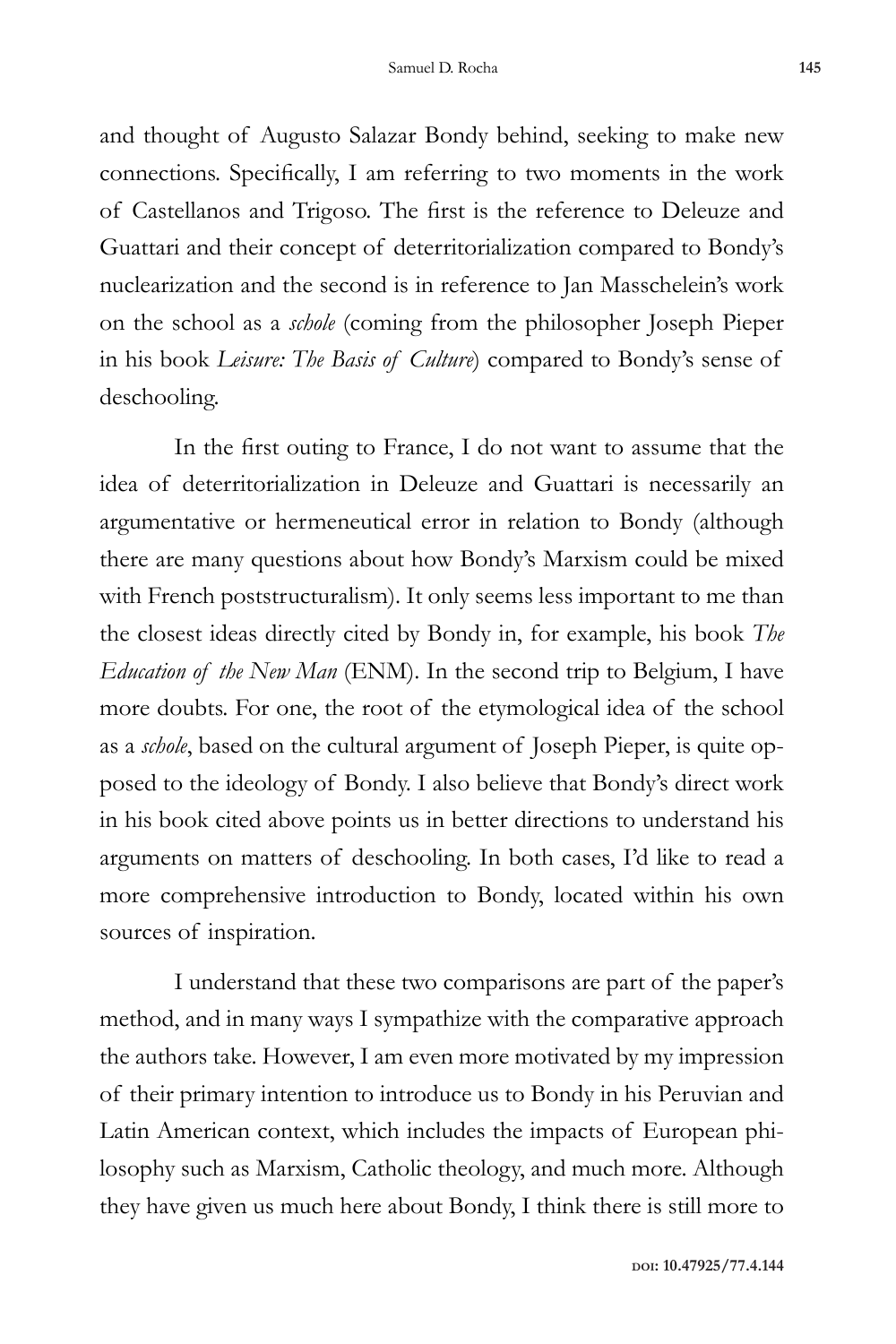share from his own thought and perhaps these critical notes will serve to deepen this encounter with Bondy also contextualized by its historical significance at this historic moment for our Society.

In his 1974 work, ENM, we observe Bondy in conversation with two of the most popular educational philosophers in Latin America: the great pedagogue Paulo Freire from Brazil and the priest Ivan Illich based in Cuernavaca, Mexico. We know that Bondy, like Freire, attended CIDOC, Illich's center in Cuernavaca—CIDOC or Centro Intercultural de Documentación—and in ENM we see him using two of the most well-known concepts from both: Freire's idea of conscientization in chapter three, "The Sense of Conscientization," and Illich's deschooling proposal in chapter five, "Beyond School." These two concepts are also analyzed in an co-authored essay written the following year, in 1975, by Freire and Illich titled *Dialogue: Critical Analysis of Deschooling and Awareness in the Current Situation of the Educational System*. Of course, the key ideas come from *Pedagogy of the Oppressed* by Freire and *Deschooling Society* by Illich, published around the same time as Bondy's book.

Historically, the above notes teach us that Bondy was not only impacted by the famous ideas of Freire and Illich, but, more radically, was adapting them for his Peruvian context. Another example of Bondy's historical impact on Latin America can be read in citations from the Peruvian liberation theologian, Gustavo Gutierrez, pointing to the educational work of both Bondy and Freire. Before trying to compare Bondy with ideas that are distant from his history and context, ignoring for the moment the still more serious philosophical distances between Deleuze and Guattari and Masschlein, I think the ideas directly cited by Bondy, and also those who quote him, help us to better understand the ways in which he not only followed his colleagues, but deepened and clarified their ideas as well. That is to say that what matters here, and is